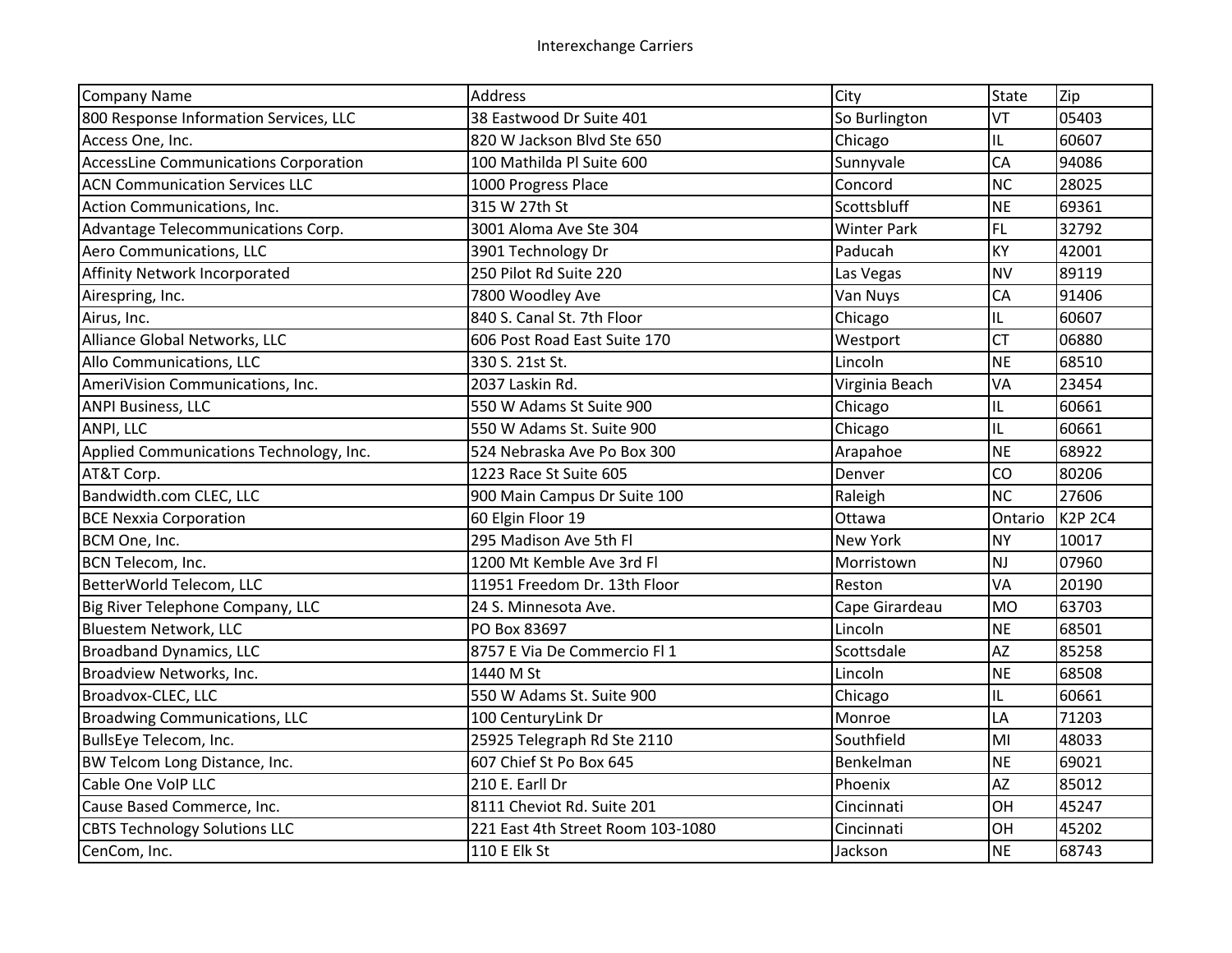| <b>CenturyLink Communications LLC</b>      | 100 CenturyLink Dr                             | Monroe                   | LA        | 71203         |
|--------------------------------------------|------------------------------------------------|--------------------------|-----------|---------------|
| Charter Fiberlink - Nebraska, LLC          | 6399 S. Fiddler's Green Circle 2nd Fl          | <b>Greenwood Village</b> | CO        | 80111         |
| <b>Combined Public Communications, LLC</b> | 100 Aqua Dr                                    | <b>Cold Spring</b>       | KY        | 41076         |
| Comcast Phone of Nebraska, LLC             | One Comcast Center 55th Fl                     | Philadelphia             | PA        | 19103         |
| Communications Venture Corporation         | 1616 Directors Row                             | Fort Wayne               | IN        | 46808         |
| Community Internet Systems, Inc.           | PO Box 466                                     | Albion                   | <b>NE</b> | 68620         |
| Comtech 21, LLC                            | One Barnes Park South                          | Wallingford              | <b>CT</b> | 06492         |
| Consolidated Long Distance Company, Inc.   | 6900 Van Dorn St Suite 21                      | Lincoln                  | <b>NE</b> | 68506         |
| Consolidated Telecom, Inc.                 | 8113 Ridgeport Dr Suite 205                    | Irving                   | <b>TX</b> | 75063         |
| Consumer Telcom, Inc.                      | 170 So Green Valley Pkwy. Suite 300            | Henderson                | <b>NV</b> | 89012         |
| Convergia, Inc.                            | 237 Hymus Blvd.                                | Pointe-Claire            | Quebec    | <b>H9R5C7</b> |
| <b>Correct Solutions, LLC</b>              | 182 Bastille Lane Suite 200                    | Ruston                   | LA        | 71270         |
| Cox Nebraska Telcom, LLC                   | 6205-B Peachtree Dunwoody Rd M/S CP-12         | Atlanta                  | GA        | 30328         |
| <b>Cozad Telephone Company</b>             | 122 E. 7th St.                                 | Cozad                    | <b>NE</b> | 69130         |
| Crexendo Business Solutions, Inc.          | 1615 S. 52nd St.                               | Tempe                    | AZ        | 85281-6233    |
| Dalton Telecommunications, LLC             | 9 Cedarwood Dr., Unit 4                        | Bedford                  | <b>NH</b> | 03110         |
| DCT Telecom Group, LLC                     | 1 Concourse Pkwy NE Suite 600                  | Atlanta                  | GA        | 30328         |
| DeltaCom, LLC                              | 1440 M St                                      | Lincoln                  | <b>NE</b> | 68508         |
| Diode Telecom, Inc.                        | 318 Commercial St Po Box 236                   | <b>Diller</b>            | <b>NE</b> | 68342         |
| Discount Long Distance, LLC                | 10161 Park Run Dr Suite 231                    | Las Vegas                | <b>NV</b> | 89145         |
| dishNET Wireline, LLC                      | 9601 S. Meridian Blvd.                         | Englewood                | CO        | 80112         |
| Easton Telecom Services, LLC               | 3046 Brecksville Rd. Summit II Suite A         | Richfield                | OH        | 44286         |
| Encartele, Inc.                            | 8210 S. 109th St.                              | LaVista                  | <b>NE</b> | 68128-5737    |
| <b>Enhanced Communications Group, LLC</b>  | PO Box 936                                     | <b>Bartlesville</b>      | OK        | 74005         |
| EnTelegent Solutions, Inc.                 | 2520 Whitehall Park Dr Suite 200               | Charlotte                | <b>NC</b> | 28273         |
| FiberComm, LLC                             | <b>PO Box 416</b>                              | <b>Sioux City</b>        | IA        | 51102         |
| First Choice Technology, Inc.              | 903 Lake Lily Dr. Suite A125                   | Maitland                 | FL.       | 32751         |
| <b>First Communications, LLC</b>           | 3340 W Market St                               | Akron                    | OH        | 44333         |
| France Telecom Corporate Solutions, LLC    | 13865 Sunrise Valley Dr CC Bldg. #2, Suite 425 | Herndon                  | VA        | 20171         |
| Frontier Communications of America, Inc.   | 2378 Wilshire Blvd.                            | Mound                    | <b>MN</b> | 55364         |
| <b>Fusion Communications, LLC</b>          | 210 Interstate North Pkwy Suite 300            | Atlanta                  | GA        | 30339         |
| Fusion, LLC                                | 210 Interstate North Pkwy Suite 200            | Atlanta                  | GA        | 30339         |
| <b>GC Pivotal, LLC</b>                     | 7900 Tysons One Place Suite 1450               | McLean                   | VA        | 22102         |
| Glenwood Telecommunications, Inc.          | PO Box 97                                      | <b>Blue Hill</b>         | <b>NE</b> | 68930         |
| Global Crossings Telecommunications, Inc.  | 100 CenturyLink Dr                             | Monroe                   | LA        | 71203         |
|                                            |                                                |                          |           |               |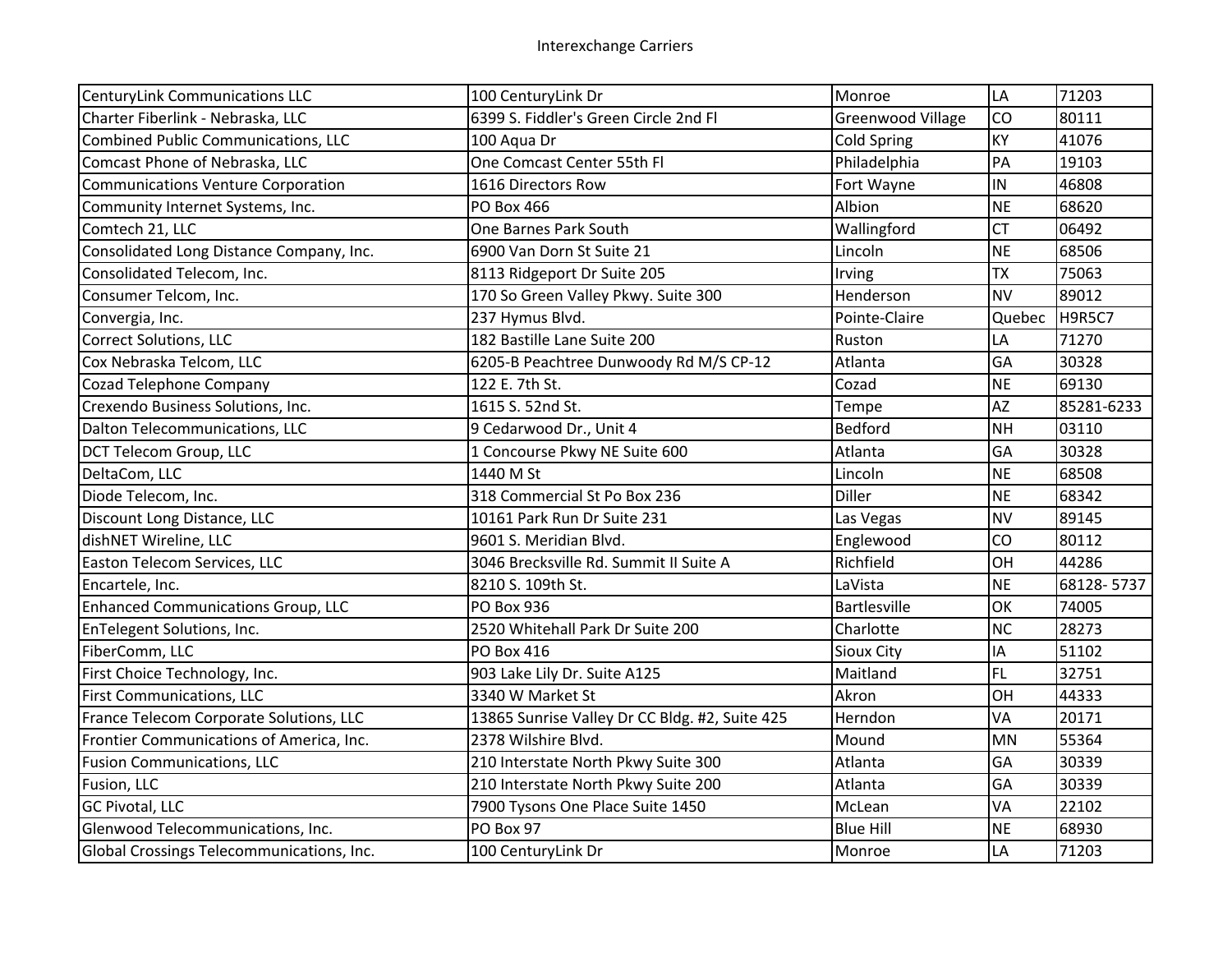| Global Tel*Link Corporation                    | 3120 Fairview Park Dr Suite 300  | <b>Falls Church</b>    | VA        | 22042      |
|------------------------------------------------|----------------------------------|------------------------|-----------|------------|
| GoDaddy.com,LLC                                | 2155 East GoDaddy Way            | Tempe                  | <b>AZ</b> | 85284      |
| Granite Telecommunications, LLC                | 100 Newport Ave. Ext 1           | Quincy                 | MA        | 02171-1734 |
| Grasshopper Group, LLC                         | 333 Summer St                    | Boston                 | MA        | 02210      |
| Great Plains Communications Long Distance, LLC | 1600 Great Plains Center         | <b>Blair</b>           | <b>NE</b> | 68008      |
| Hamilton Long Distance Company                 | 1006 12th St.                    | Aurora                 | <b>NE</b> | 68818      |
| Hartington Telecommunications Co., Inc.        | 103 W Centre St PO Box 157       | Hartington             | <b>NE</b> | 68739      |
| Henderson Cooperative Telephone Co.            | 1000 N Main St                   | Henderson              | <b>NE</b> | 68371      |
| <b>HTC Communications LLC</b>                  | 12 E. 3rd St. PO Box 330         | Remsen                 | IA        | 51050-0330 |
| HunTel CableVision, Inc.                       | 1605 Washington St PO Box 400    | <b>Blair</b>           | <b>NE</b> | 68008      |
| Huntel Communications, Inc.                    | 14109 S St.                      | Omaha                  | <b>NE</b> | 68137      |
| IDT America, Corp                              | 520 Broad St. 4th Floor          | Newark                 | <b>NJ</b> | 07102      |
| inContact, Inc.                                | 75 W. Town Ridge Pkwy. Tower 1   | Sandy                  | UT        | 84070-5522 |
| Inmate Calling Solutions, LLC                  | 2200 Danbury St.                 | San Antonio            | <b>TX</b> | 78217      |
| Intellicall Operator Services, Inc.            | 2225 E. Bayshore Rd. Suite 200   | Palo Alto              | CA        | 94303      |
| International Telcom, LLC                      | 200 W Mercer St Suite E202       | Seattle                | <b>WA</b> | 98119      |
| Intrado Communications, LLC                    | 3200 W Pleasant Run Rd Suite 300 | Lancaster              | <b>TX</b> | 75146      |
| Intrado Safety Communications, Inc.            | 1601 Dry Creek Dr.               | Longmont               | CO        | 80503      |
| Iowa Network Services, Inc.                    | 7760 Office Plaza Dr. South      | <b>West Des Moines</b> | IA        | 50266      |
| KDDI America, Inc.                             | 7 Teleport                       | Staten Island          | <b>NY</b> | 10311      |
| Level 3 Communications, LLC                    | 100 CenturyLink Dr               | Monroe                 | LA        | 71203      |
| Level 3 Telecom Data Services, LLC             | 100 CenturyLink Dr               | Monroe                 | LA        | 71203      |
| Lingo Telecom, LLC                             | 9330 LBJ Freeway Suite 944       | <b>Dallas</b>          | <b>TX</b> | 75243      |
| LTS Telecommunications Services (USA) Inc.     | 6405 Mira Mesa Blvd Suite 200    | San Diego              | CA        | 92121      |
| <b>Mainstay Technologies</b>                   | 1000 N Main St                   | Henderson              | <b>NE</b> | 68371-0487 |
| MCI Communications Services, LLC               | 10000 Park Meadows Dr Suite 200  | Lone Tree              | CO        | 80124      |
| McLeodUSA Telecommunications Services, LLC     | 1440 M St                        | Lincoln                | <b>NE</b> | 68508      |
| Metropolitan Telecommunications of NE, Inc.    | 55 Water St. 32nd Floor          | New York               | <b>NY</b> | 10041      |
| Mitel Cloud Services, Inc.                     | 1146 N. Alma School Rd.          | Mesa                   | <b>AZ</b> | 85201-3000 |
| Mobilitie, LLC                                 | 660 Newport Center Dr Suite 200  | Newport Beach          | CA        | 92660      |
| <b>Mobius Communications Company</b>           | <b>PO Box 246</b>                | Hemingford             | <b>NE</b> | 69348      |
| Nebraska Central Telecom, Inc.                 | 1006 12th St.                    | Aurora                 | <b>NE</b> | 68818      |
| Nebraska Long Distance Company LLC             | 112 S 5th St PO Box 113          | Pierce                 | <b>NE</b> | 68767-0113 |
| Nebraska Technology & Telecommunications, Inc  | 2308 S. 156th Circle             | Omaha                  | <b>NE</b> | 68130      |
| NebraskaLink Holdings, LLC                     | 3900 NW 12th St. Suite 100       | Lincoln                | <b>NE</b> | 68521      |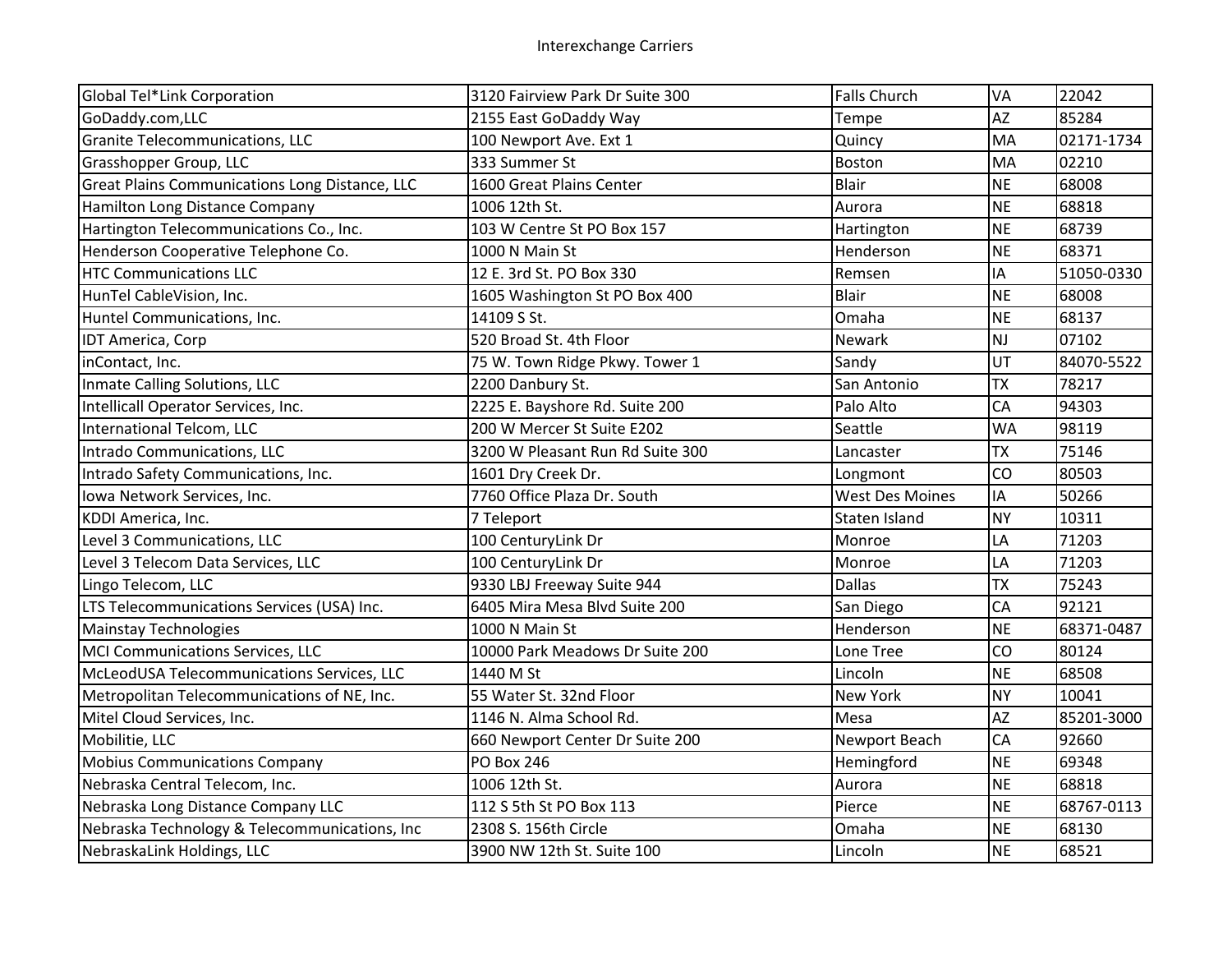| NebraskaLink, LLC                              | 3900 NW 12th St. Suite 100        | Lincoln              | <b>NE</b> | 68521      |
|------------------------------------------------|-----------------------------------|----------------------|-----------|------------|
| Network Communications Int'l Corp.             | 607 East Whaley St.               | Longview             | <b>TX</b> | 75601      |
| NetworkIP, LLC                                 | 119 W Tyler St Suite 100          | Longview             | <b>TX</b> | 75601      |
| Neutral Tandem-Nebraska, LLC                   | 550 W Adams St Suite 900          | Chicago              | IL.       | 60661      |
| <b>New Horizons Communications Corporation</b> | 200 Baker Ave Suite 300           | Concord              | MA        | 01742      |
| NGA911, LLC                                    | 8383 Wilshire Blvd Suite 800      | <b>Beverly Hills</b> | CA        | 90211      |
| Norstan Network Services, Inc.                 | 4710 Eisenhower Blvd Ste E8       | Tampa                | <b>FL</b> | 33634      |
| NOS Communications, Inc.                       | 250 Pilot Road Suite 220          | Las Vegas            | <b>NV</b> | 89119      |
| <b>NOSVA Limited Partnership</b>               | 250 Pilot Rd. Suite 300           | Las Vegas            | <b>NV</b> | 89119      |
| Nyecom Teleservices, Inc.                      | 112 S. Main St. PO Box 117        | Plainview            | <b>NE</b> | 68769-0117 |
| Onvoy, LLC                                     | 550 W Adams St. Suite 900         | Chicago              | IL.       | 60661      |
| <b>PAETEC Communications LLC</b>               | 1440 M St                         | Lincoln              | <b>NE</b> | 68508      |
| Pay Tel Communications, Inc.                   | PO Box 8179                       | Greensboro           | <b>NC</b> | 27419      |
| Peerless Network of Nebraska, LLC              | 433 W Van Buren St Suite 410S     | Chicago              | IL.       | 60607      |
| Peetz Cooperative Telephone Company            | 3900 NW 12th St Suite 100         | Lincoln              | <b>NE</b> | 68521      |
| Pinpoint Communications, Inc.                  | 611 Patterson St. PO Box 490      | Cambridge            | <b>NE</b> | 69022      |
| PNG Telecommunications, Inc.                   | 8805 Governors Hill Dr            | Cincinnati           | OH        | 45249      |
| Protel Advantage, Inc.                         | 6604 Old Goldmine Rd              | Marshville           | <b>NC</b> | 28103      |
| Public Communications Services, Inc.           | 3120 Fairview Dr Suite 300        | <b>Falls Church</b>  | VA        | 22042      |
| QuantumShift Communications, Inc.              | 12657 Alcosta Blvd. Suite 418     | San Ramon            | CA        | 94583      |
| Qwest Corporation                              | 100 CenturyLink Dr                | Monroe               | LA        | 71203      |
| Reduced Rate Long Distance, LLC                | 1800 Pembrooke Dr. Suite 300      | Orlando              | FL.       | 32810      |
| Reliant Communications, Inc.                   | 801 International Pkwy. 5th Floor | Lake Mary            | <b>FL</b> | 32746      |
| SBC Long Distance, LLC                         | 1223 Race St. Suite 605           | Denver               | CO        | 80206      |
| Securus Technologies, LLC                      | 4000 International Parkway        | Carrollton           | <b>TX</b> | 75007      |
| Skywave Wireless, Inc.                         | 121 South Main PO Box 253         | <b>West Point</b>    | <b>NE</b> | 68788      |
| Southeast Nebraska Communications, Inc.        | 110 W. 17th St.                   | <b>Falls City</b>    | <b>NE</b> | 68355      |
| Southwest Communications, Inc.                 | 1801 NW Platte Rd. Suite 275      | Riverside            | <b>MO</b> | 64150      |
| Spectrotel of the West, LLC                    | 3535 State Hwy 66 Suite 7         | Neptune              | NJ        | 07753      |
| Stanton Long Distance, LLC                     | 1004 Ivy Street                   | Stanton              | <b>NE</b> | 68779      |
| <b>TDS Long Distance Corporation</b>           | 525 Junction Rd.                  | Madison              | WI        | 53717      |
| Telecom Management, Inc.                       | 500 Washington Ave. Ste. 300      | Portland             | <b>ME</b> | 04103      |
| <b>Teleport Communications America, LLC</b>    | 1223 Race St. #605                | Denver               | CO        | 80206      |
| Teliax, Inc.                                   | 21699 E Quincy Ave Unit F #285    | Aurora               | CO        | 80015      |
| <b>Telrite Corporation</b>                     | 4113 Monticello St                | Covington            | GA        | 30014      |